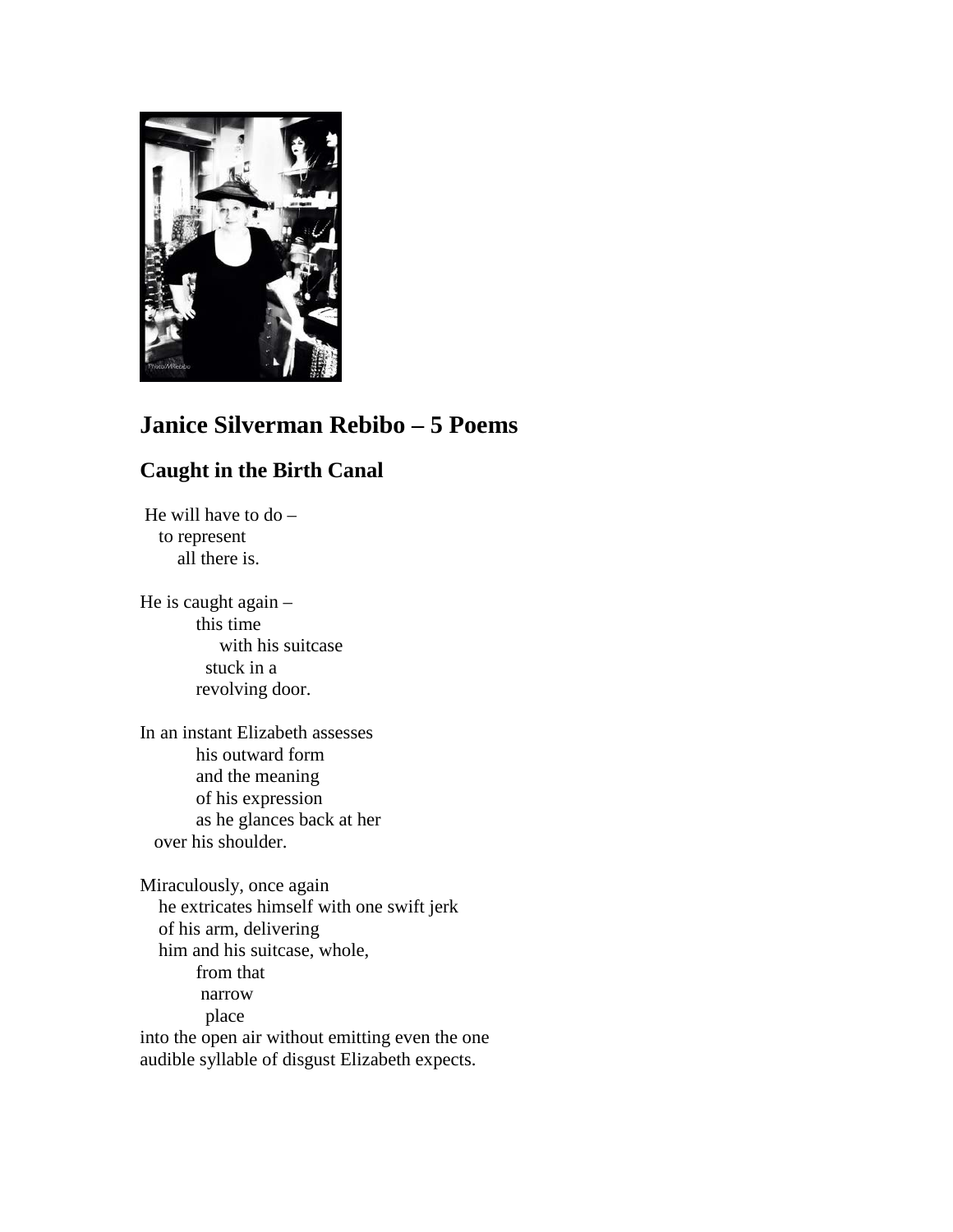### **Amy's Troubadour**

He intentionally acquired unfamiliar skills. None of his kin had access to his areas of expertise, and Amy says she's sure they did not talk the way he grew to talk, in his adopted twang. It was how the guitar music of his soul rolled out one morning, wandering – he must have known that he would capture hearts. He had it in him to romance her. He was the one-manband that rattled Amy's walls, kept her empty and dreaming, awaiting his vagabond footsteps whenever the record stopped turning.

# **Elegy for Julie's Undefined Lost Object**

When Julie was thirteen, she had to look up the word elegiac. Today she is looking him up the man who defines her as also a friend. Although he is not irretrievably lost – after all, she just caught him on the phone on the runway about to take off for South America. After two years of therapy and after asking him outright last month and hearing a mutual acquaintance hold forth yesterday over cups of mint tea and just now after viewing his video clip, Julie has cracked the code: For all but the usual handful of months after they first met in person in a sunlit lobby, she had no idea of who he was. He had skipped out and nobody was the wiser. Her dictionary definition of him had become obsolete. On the day that clip was shot, for example, he was already totally elsewhere

though he scanned her top to bottom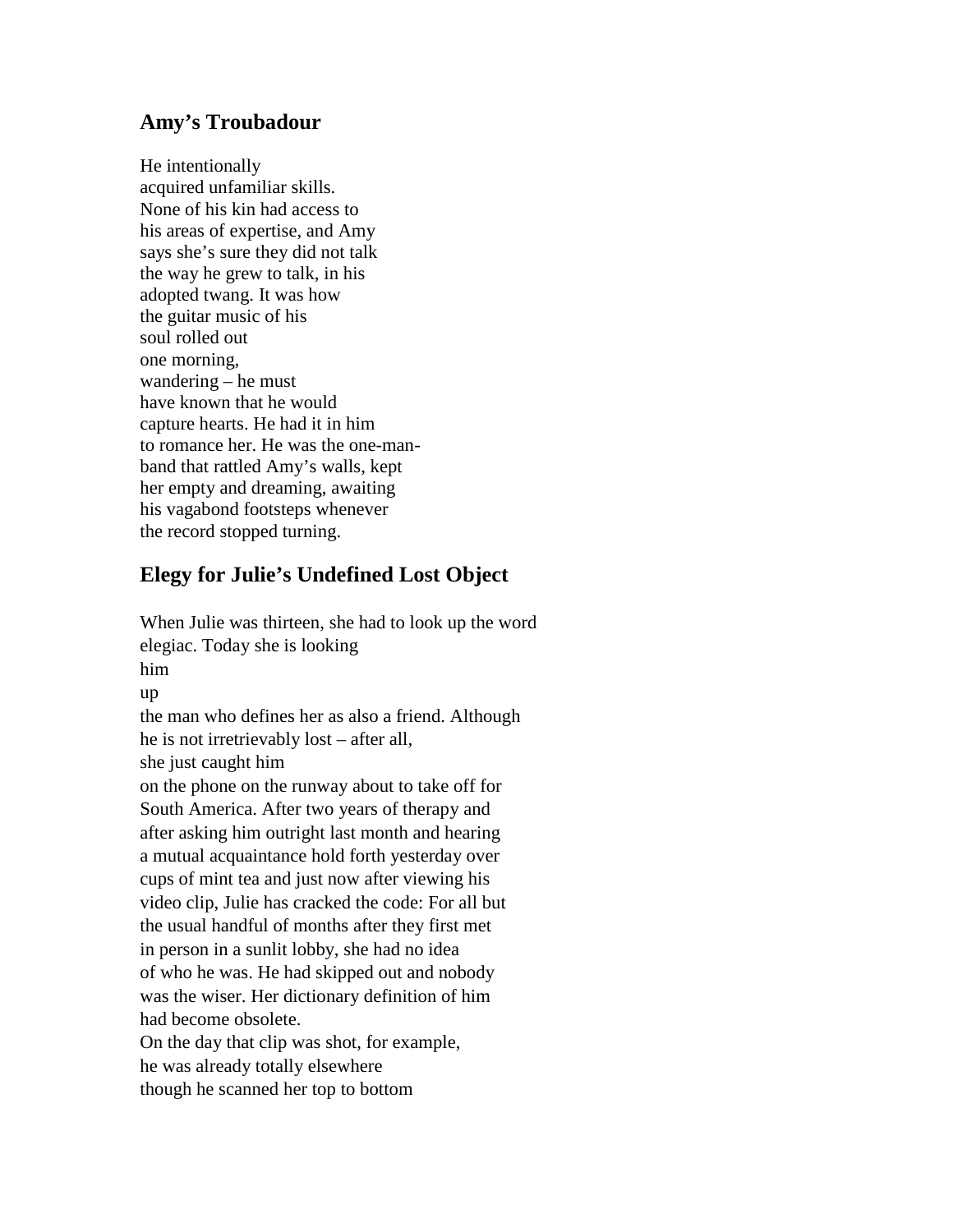flirtatiously right down to her platform sandals. Her suspicions could not be proven. Her misgivings were hypothetical. In the meantime he loved and he suffered unbeknownst to Julie. She lacked the information a friend needs by definition: "a person known well by another". Unless it's enough that he knows her and that Julie is defined by her lack of knowledge of him.

#### **JAWS**

"The verything I don't like about him is what I like about him," said Elinor. "The verything that makes me want to end it is what tempts me to keep it going. The instant he traps me in a vise I know that I have always had a predilection for vises. Being trapped in a vise is a transformative experience. When I'm trapped I learn that I must have always liked being trapped."

#### **Christiana's Simile**

"Recently it dawned on me that I tend not to notice loving gestures when I'm distracted by thoughts of other loving gestures that I'm expecting. My heart is like a Geiger counter that amplifies the tiniest particles of what is not there and fails to detect what is."